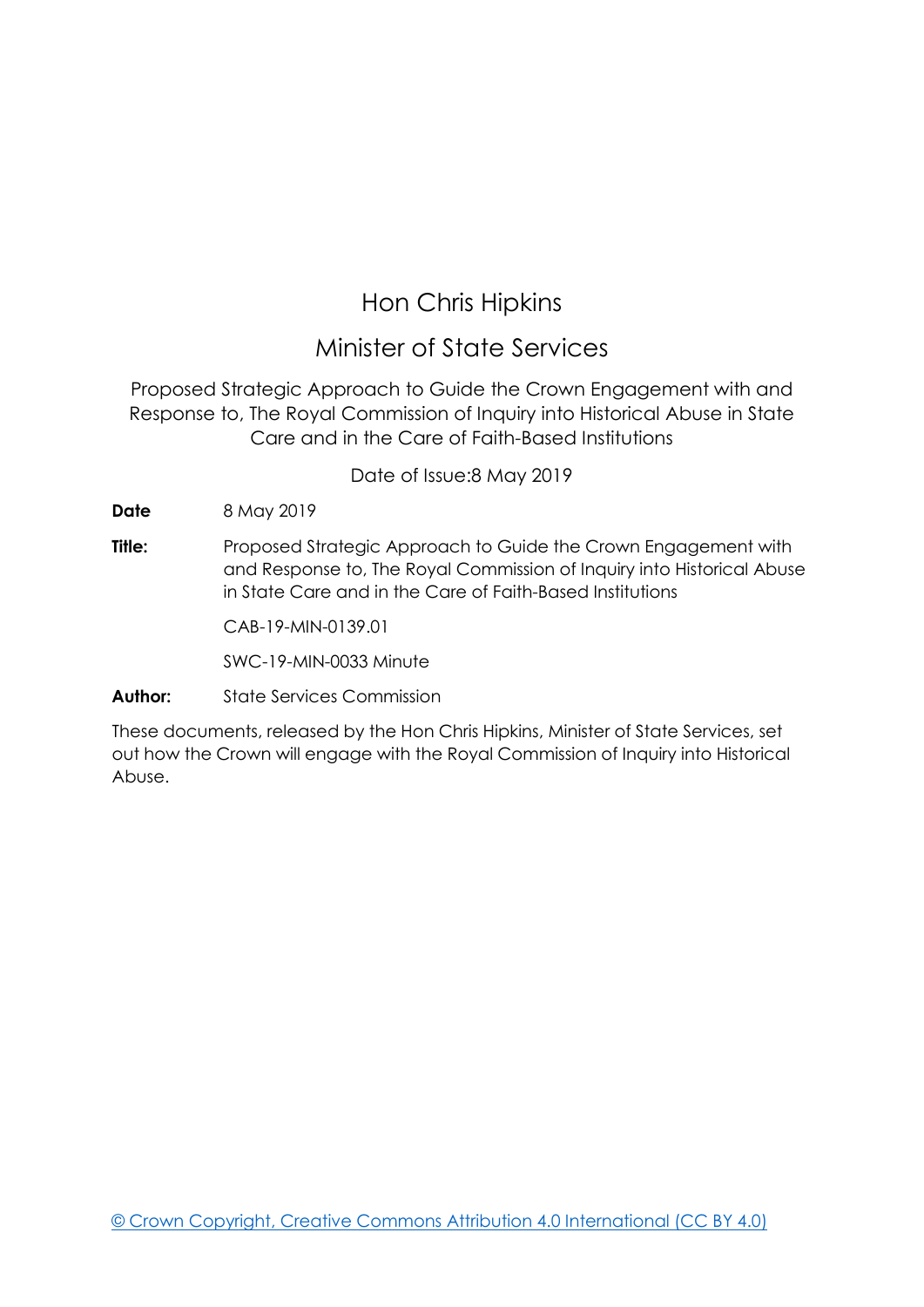

## **Cabinet**

## **Minute of Decision**

*This document contains information for the New Zealand Cabinet. It must be treated in confidence and handled in accordance with any security classification, or other endorsement. The information can only be released, including under the Official Information Act 1982, by persons with the appropriate authority.*

### **Strategic Approach to Support the Response to the Royal Commission of Inquiry into Historical Abuse in State Care and the Care of Faith Based Institutions**

**Portfolio State Services**

On 8 April 2019, following reference from the Cabinet Social Wellbeing Committee (SWC), Cabinet:

- 1 **noted** that the Royal Commission of Inquiry into Historical Abuse in State Care and in the Care of Faith-based Institutions (the Royal Commission) is expected to begin its first stage of work, a 'truth' project that involves listening to survivors, in April 2019;
- 2 **noted** that the Royal Commission's approach is expected to be iterative, responsive to survivors, and focussed on transforming the care system (including the care of children and vulnerable adults in health, education, welfare and justice settings);
- 3 **noted** that this means that the Crown response will likely need to be flexible, involving ongoing responsiveness and practice change throughout the course of the inquiry, and will need to change if the Royal Commission changes direction;
- 4 **noted** that the Crown's strategic approach for engaging with and responding to the Royal Commission needs to be agreed now to guide preparation in 2019, because the government expects to be asked to provide information to the Royal Commission both now and in an iterative way throughout the duration of the inquiry;
- 5 **agreed** to the strategic approach set out in the paper under SWC-19-SUB-0033, which consists of principles, outcomes, and work programme actions;
- 6 **noted** that the outcomes that the government understands the Royal Commission and survivors want to achieve include that:
	- 6.1 survivors are heard and they feel heard;
	- 6.2 harm is acknowledged (recognition and reconciliation);
	- 6.3 the government care system is improved;
	- 6.4 this type of harm does not happen again to children or vulnerable adults in the government care system;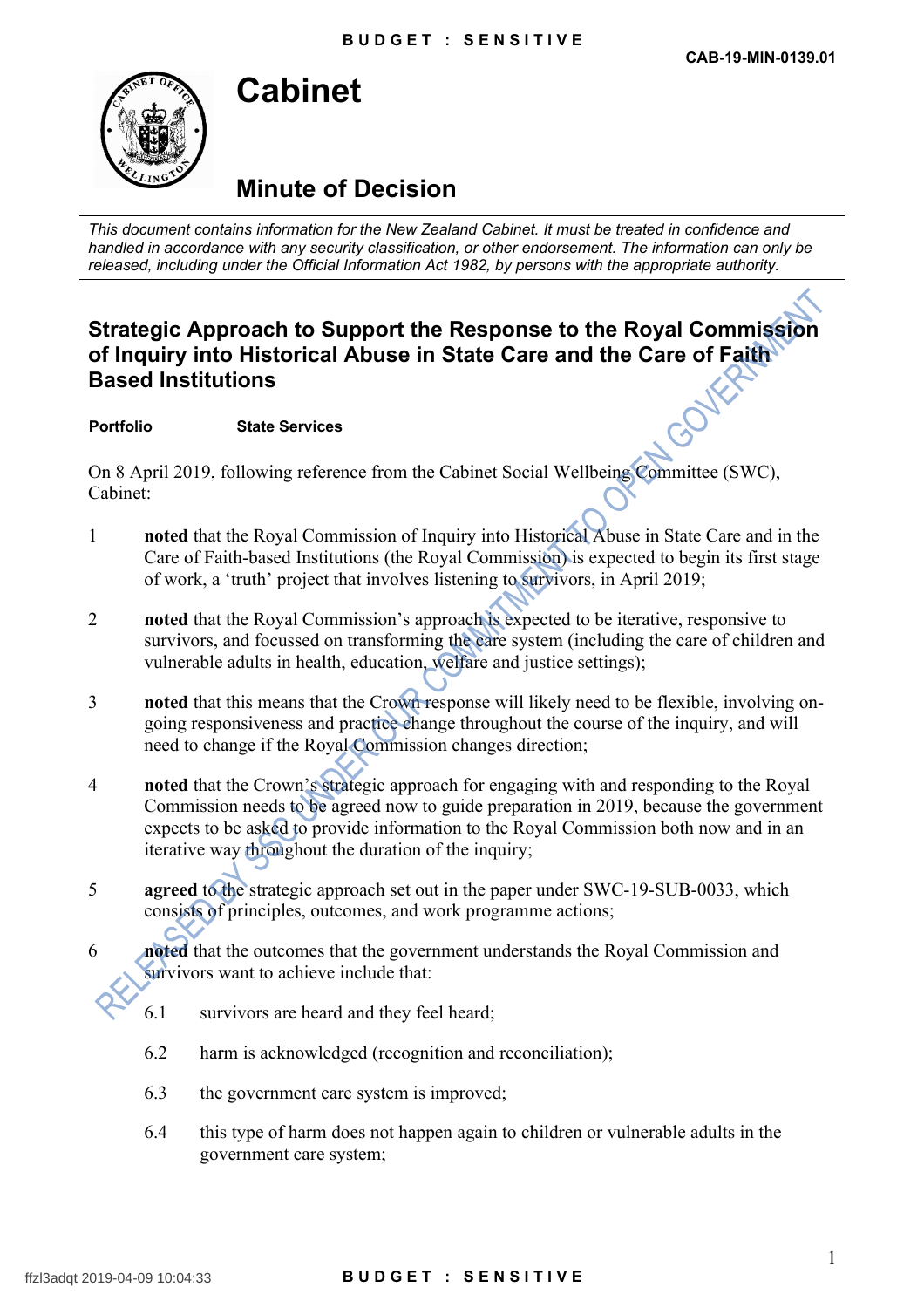- 6.5 Māori experiences and their impacts are recognised and respected;
- 6.6 disabled people's experiences and their impacts are recognised and respected;
- 7 **agreed** to the following principles:
	- 7.1 manaakitanga: treating people with humanity, compassion, fairness, respect and responsible caring that upholds the mana of those involved;
	- 7.2 openness: being honest and sincere, open to receiving new ideas, and willing to consider how the government does things currently and has done things in the past;
	- 7.3 transparency: sharing information, including the reasons behind all actions;
	- 7.4 learning: active listening and learning from the Royal Commission and survivors, and using that information to change and improve systems;
	- 7.5 being joined up: agencies work together closely to make sure activities are aligned, engagement with the Royal Commission is coordinated and the resulting actions are collectively owned; and
	- 7.6 meeting the Crown's obligations under Te Tiriti o Waitangi: honouring the Treaty, its principles, and building a stronger Māori-Crown relationship through the way the government operates and behaves;
- 8 **noted** that the Royal Commission's terms of reference contains a principle about accessibility – it is required to "facilitate the meaningful participation of those with disabilities, mental illness or both";
- 9 **noted** that government is not currently perceived as always acting in accordance with the principles in its treatment of survivors;
- 10 **agreed** that agencies will need to!
	- 10.1 take actions to actively demonstrate the government's commitment to the principles;
	- 10.2 consider the implications for existing government business (strategies, policies and ways of working);
- 11 **agreed** that, to ensure consistency with the principles, the Crown's legal approach should be exploratory, seeking to balance the Crown's legal obligations with the principles;
- 12 **directed** officials to consider whether the approach to the conduct of current historic claims litigation could better reflect the proposed principles, and report back to SWC by the end of October 2019;
- 13 **noted** that, as a first step to demonstrate the proposed principles, the Minister for State Services will proactively release the Cabinet paper under SWC-19-SUB-0033 with an accompanying media release, describing the principles and outlining how he expects to see them reflected by agencies when they are engaging with the Royal Commission and with survivors and their advocates;
- 14 **directed** officials to identify actions that can be taken to demonstrate the principles and then, coordinated through the Crown Secretariat, provide a "whole of Crown" report back to SWC by the end of July 2019;

#### ffzl3adqt 2019-04-09 10:04:33 **B U D G E T : S E N S I T I V E**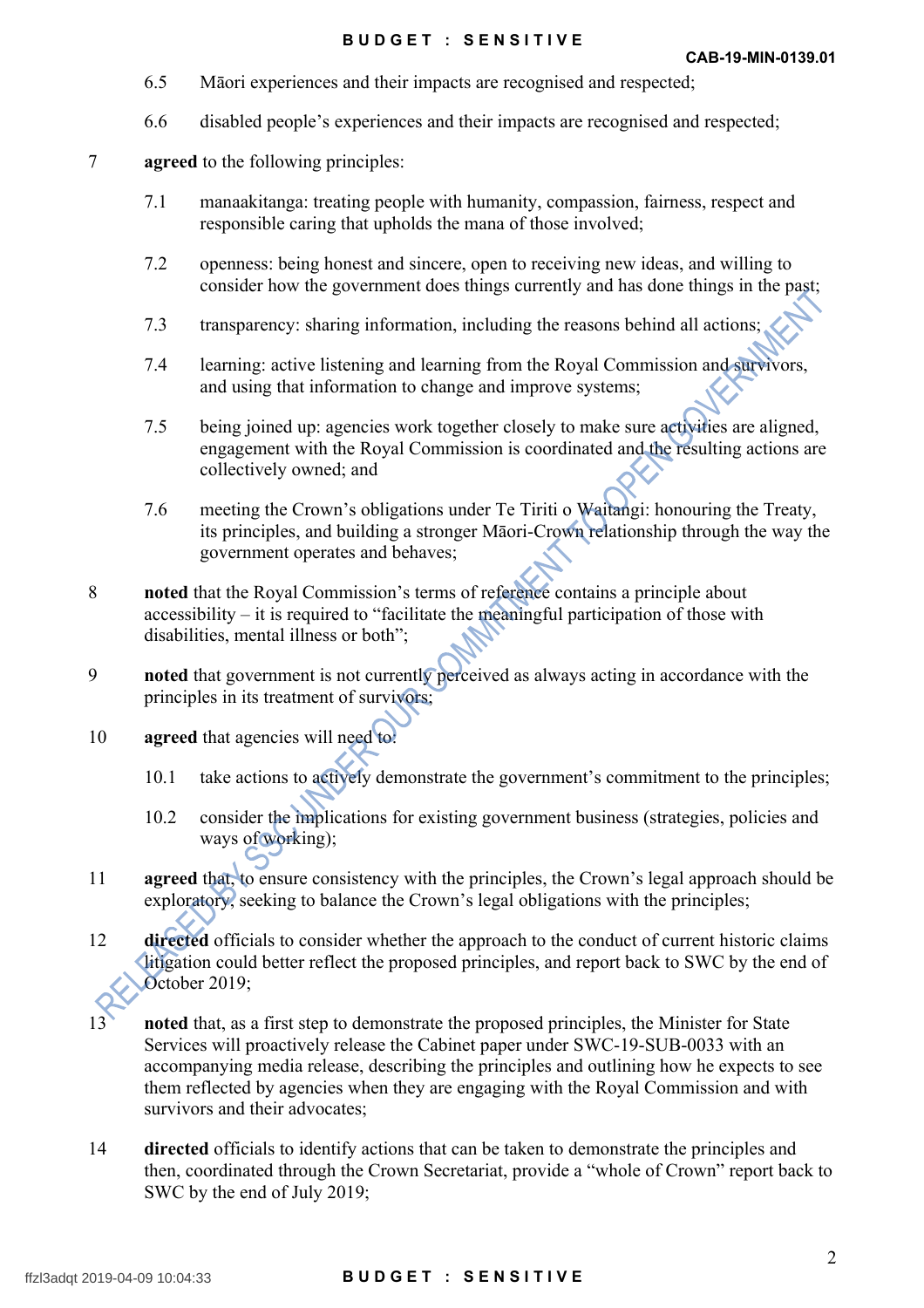#### **B U D G E T : S E N S I T I V E**

#### **CAB-19-MIN-0139.01**

- 15 **noted** that the inquiry process will also impact on a number of Crown entities and Non-Government Organisations (NGOs), and some may not have the capability or resources to comply with the likely requests from the Royal Commission, which could impact on current government services;
- 16 **directed** officials to report back to SWC by the end of August 2019 on whether support for NGOs and Crown entities impacted by the inquiry process is needed and if so, options to provide that support, and their financial implications.

Michael Webster Secretary of the Cabinet

*Secretary of the Cabinet*<br>Secretary's Note: *This minute replaces SWC-19-MIN-0033 and incorporates new paragraphs 6.6 and 8 agreed following the SWC meeting.*

**Hard-copy distribution:** Prime Minister Deputy Prime Minister Minister of State Services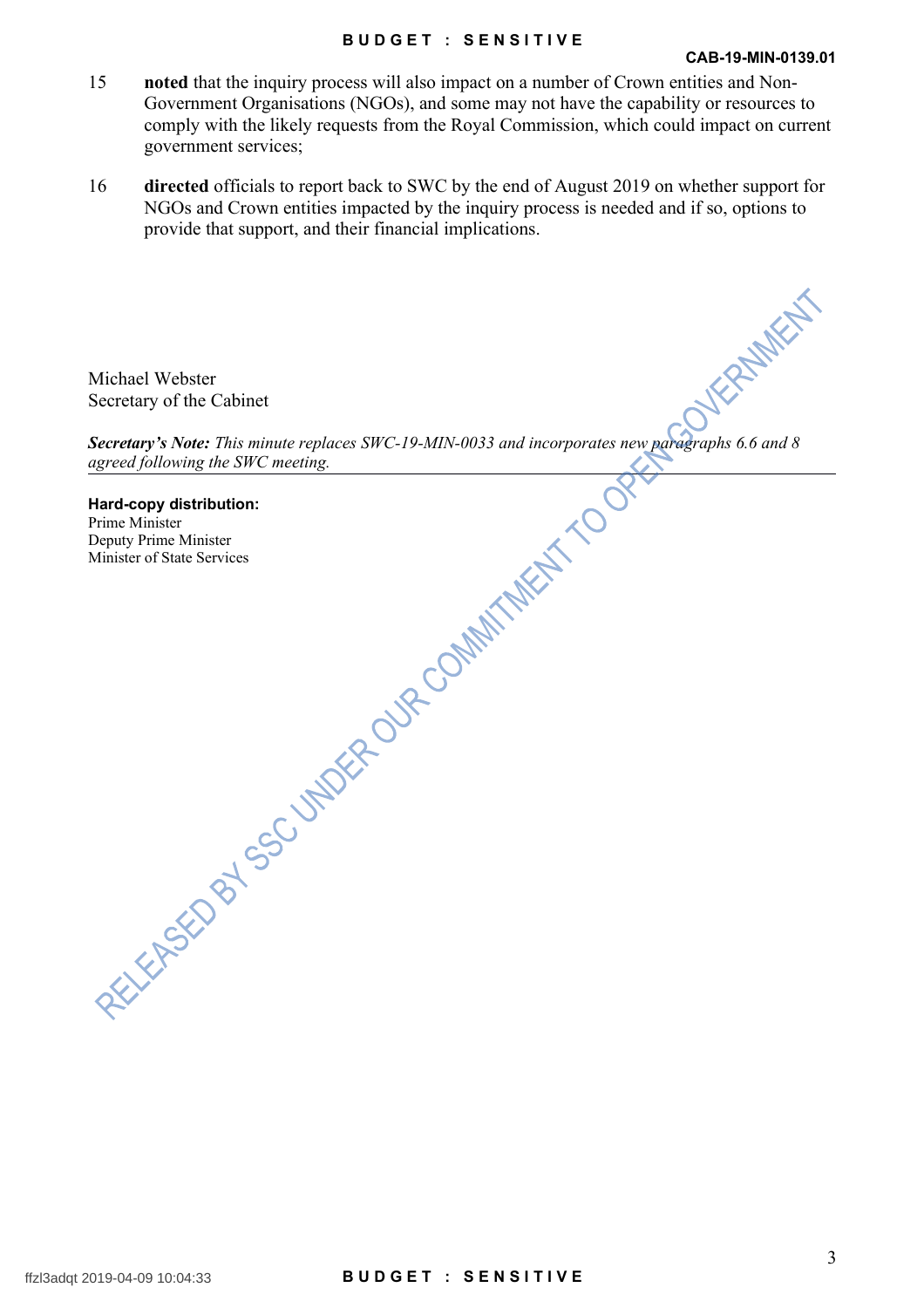

## **Cabinet Social Wellbeing Committee**

## **Minute of Decision**

*This document contains information for the New Zealand Cabinet. It must be treated in confidence and handled in accordance with any security classification, or other endorsement. The information can only be released, including under the Official Information Act 1982, by persons with the appropriate authority.*

# **Strategic Approach to Support the Response to the Royal Commission of Inquiry into Historical Abuse in State Care and the Care of Faith Based Institutions**<br> **Portfolio** State Services<br>
On 3 April 2019, the California **Based Institutions**

**Portfolio State Services**

On 3 April 2019, the Cabinet Social Wellbeing Committee (SWC):

- 1 **noted** that the Royal Commission of Inquiry into Historical Abuse in State Care and in the Care of Faith-based Institutions (the Royal Commission) is expected to begin its first stage of work, a 'truth' project that involves listening to survivors, in April 2019;
- 2 **noted** that the Royal Commission's approach is expected to be iterative, responsive to survivors, and focussed on transforming the care system (including the care of children and vulnerable adults in health, education, welfare and justice settings);
- 3 **noted** that this means that the Crown response will likely need to be flexible, involving ongoing responsiveness and practice change throughout the course of the inquiry, and will need to change if the Royal Commission changes direction;
- 4 **noted** that the Crown's strategic approach for engaging with and responding to the Royal Commission needs to be agreed now to guide preparation in 2019, because the government expects to be asked to provide information to the Royal Commission both now and in an iterative way throughout the duration of the inquiry;
- 5 **agreed** to the strategic approach set out in the paper under SWC-19-SUB-0033, which consists of principles, outcomes, and work programme actions;
- 6 **noted** that the outcomes that the government understands the Royal Commission and survivors want to achieve include that:
	- 6.1 survivors are heard and they feel heard;
	- 6.2 harm is acknowledged (recognition and reconciliation);
	- 6.3 the government care system is improved;
	- 6.4 this type of harm does not happen again to children or vulnerable adults in the government care system;
	- 6.5 Māori experiences and their impacts are recognised and respected;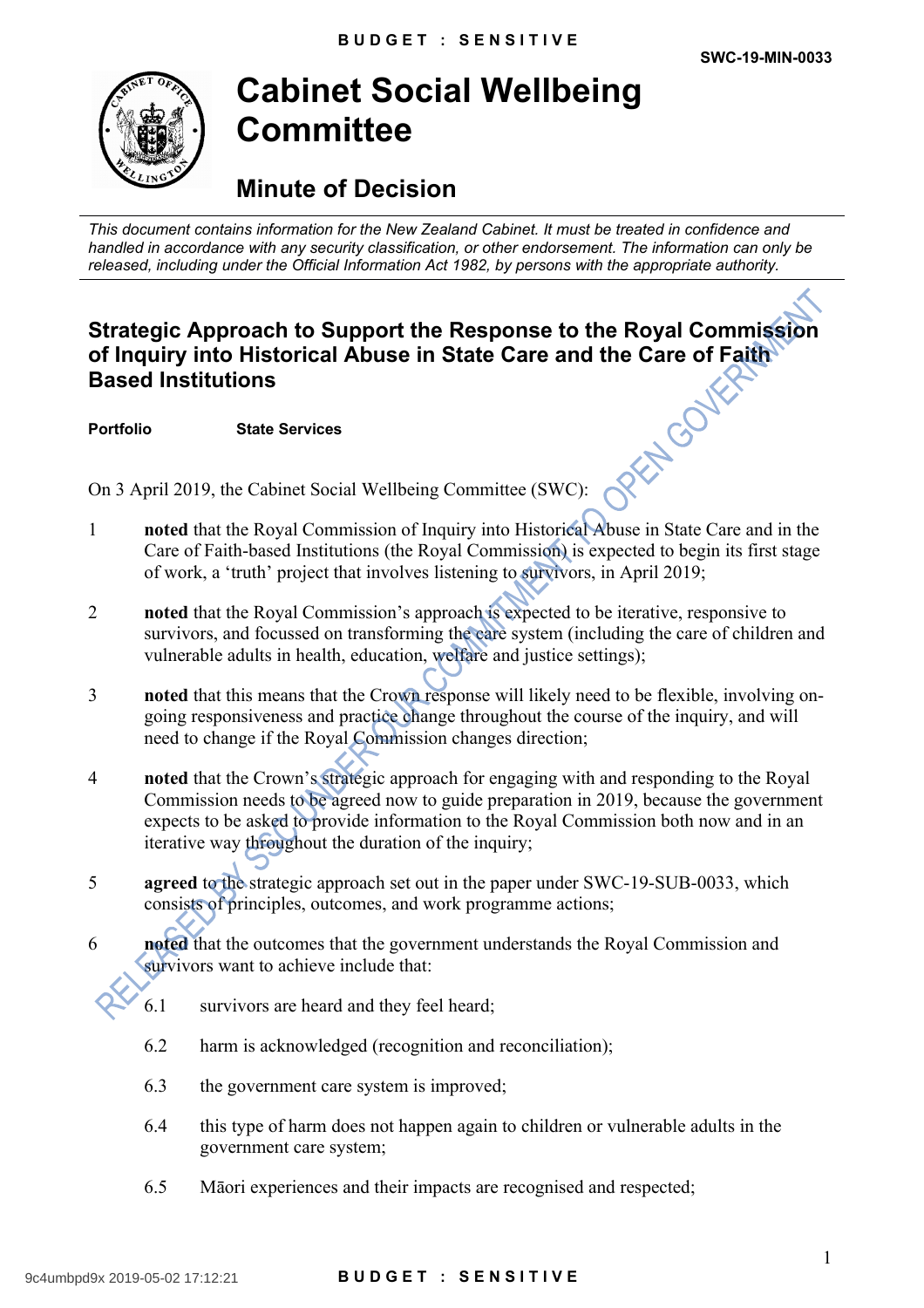#### 7 **agreed** to the following principles:

- 7.1 manaakitanga: treating people with humanity, compassion, fairness, respect and responsible caring that upholds the mana of those involved;
- 7.2 openness: being honest and sincere, open to receiving new ideas, and willing to consider how the government does things currently and has done things in the past;
- 7.3 transparency: sharing information, including the reasons behind all actions;
- 7.4 learning: active listening and learning from the Royal Commission and survivors, and using that information to change and improve systems;
- 7.5 being joined up: agencies work together closely to make sure activities are aligned, engagement with the Royal Commission is coordinated and the resulting actions are collectively owned; and
- 7.6 meeting the Crown's obligations under Te Tiriti o Waitangi: honouring the Treaty, its principles, and building a stronger Māori-Crown relationship through the way the government operates and behaves;
- 8 **noted** that in November 2018, SWC agreed that one of the principles which will guide the Royal Commission's work is to facilitate the meaningful participation of those with disabilities [SWC-18-MIN-0163];
- 9 **noted** that government is not currently perceived as always acting in accordance with the principles in its treatment of survivors;
- 10 **agreed** that agencies will need to:
	- 10.1 take actions to actively demonstrate the government's commitment to the principles;
	- 10.2 consider the implications for existing government business (strategies, policies and ways of working);
- 11 **agreed** that, to ensure consistency with the principles, the Crown's legal approach should be exploratory, seeking to balance the Crown's legal obligations with the principles;
- 12 **directed** officials to consider whether the approach to the conduct of current historic claims litigation could better reflect the proposed principles, and report back to the Cabinet Social Wellbeing Committee by the end of October 2019;
- 13 **noted** that, as a first step to demonstrate the proposed principles, the Minister for Social Services will proactively release the Cabinet paper under SWC-19-SUB-0033 with an accompanying media release, describing the principles and outlining how he expects to see them reflected by agencies when they are engaging with the Royal Commission and with survivors and their advocates;
- 14 **directed** officials to identify actions that can be taken to demonstrate the principles and then, coordinated through the Crown Secretariat, provide a "whole of Crown" report back to the Cabinet Social Wellbeing Committee by the end of July 2019;
- 15 **noted** that the inquiry process will also impact on a number of Crown entities and Non-Government Organisations (NGOs), and some may not have the capability or resources to comply with the likely requests from the Royal Commission, which could impact on current government services;